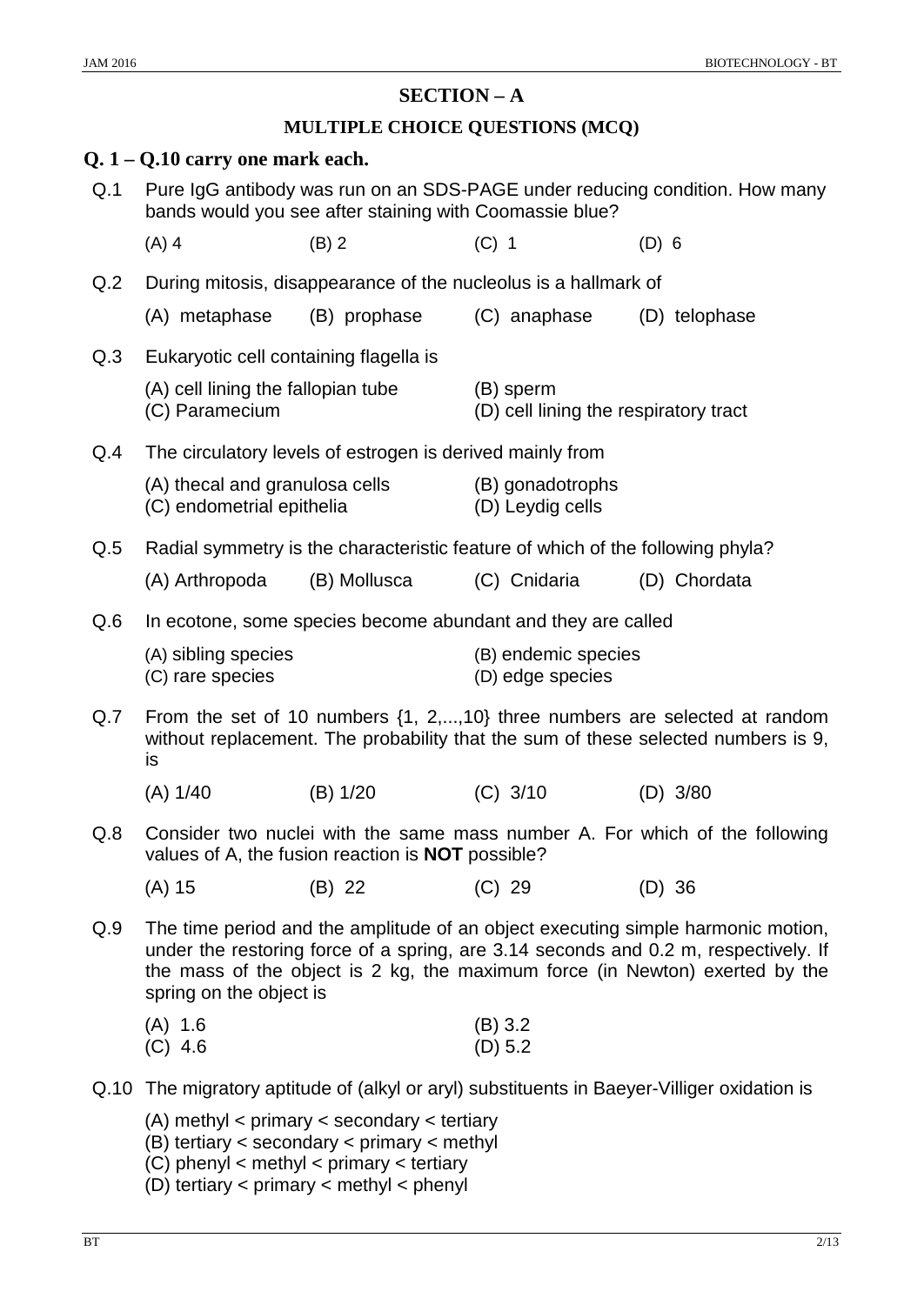# **Q. 11 – Q. 30 carry two marks each.**

# Q.11 Match the entries in **Group I** with the entries in **Group II**

# **Group I Group II**

- 
- Q) Alzheimer's disease 2) Degeneration of dopamine releasing neurons
- R) Parkinson's disease 3) Decreased production of acetylcholine
- 
- (A) P-3, Q-2, R-4, S-1
- (B) P-4, Q-3, R-2, S-1
- (C) P-4, Q-1, R-2, S-3
- (D) P-1, Q-3, R-4, S-2
- Q.12 Determine the correctness or otherwise of the following Assertion [a] and Reason  $[r]$ .

Assertion: In the process of ATP synthesis in oxidative phosphorylation, ATP synthase is not a part of electron transport chain on inner mitochondrial membrane.

Reason: ATP synthase is coupled to electron transport chain through proton motive force.

- (A) [a] and [r] are true and [r] is the correct reason for [a]
- (B) [a] and [r] are true but [r] is not the correct reason for [a]
- (C) both [a] and [r] are false
- (D) [a] is false but [r] is true
- Q.13 Higher levels of glycosylated hemoglobin (HbA1c) indicate
	- (A) high hemoglobin level (B) anaemic condition
	- (C) diabetes (D) favism
- Q.14 Match the entries in **Group I** with the entries in **Group II**

- 
- 
- 
- S) DNA as Genetic material 4) Nirenberg and Khorana

(A) P-2, Q-1, R-3, S-4 (B) P-4, Q-3, R-2, S-1

(C) P-3, Q-4, R-2, S-1 (D) P-3, Q-4, R-1, S-2

# **Group I** Group II

- P) DNA replication 1) Hershey and Chase
- Q) Genetic Code 2) Miller and Urey
- R) Life on Earth 3) Messelson and Stahl
	-
	-
	-
- 
- P) Epilepsy 1) Degeneration of neurons in cerebral cortex
	-
- S) Huntington's disease 4) Defect in electric discharge in the neurons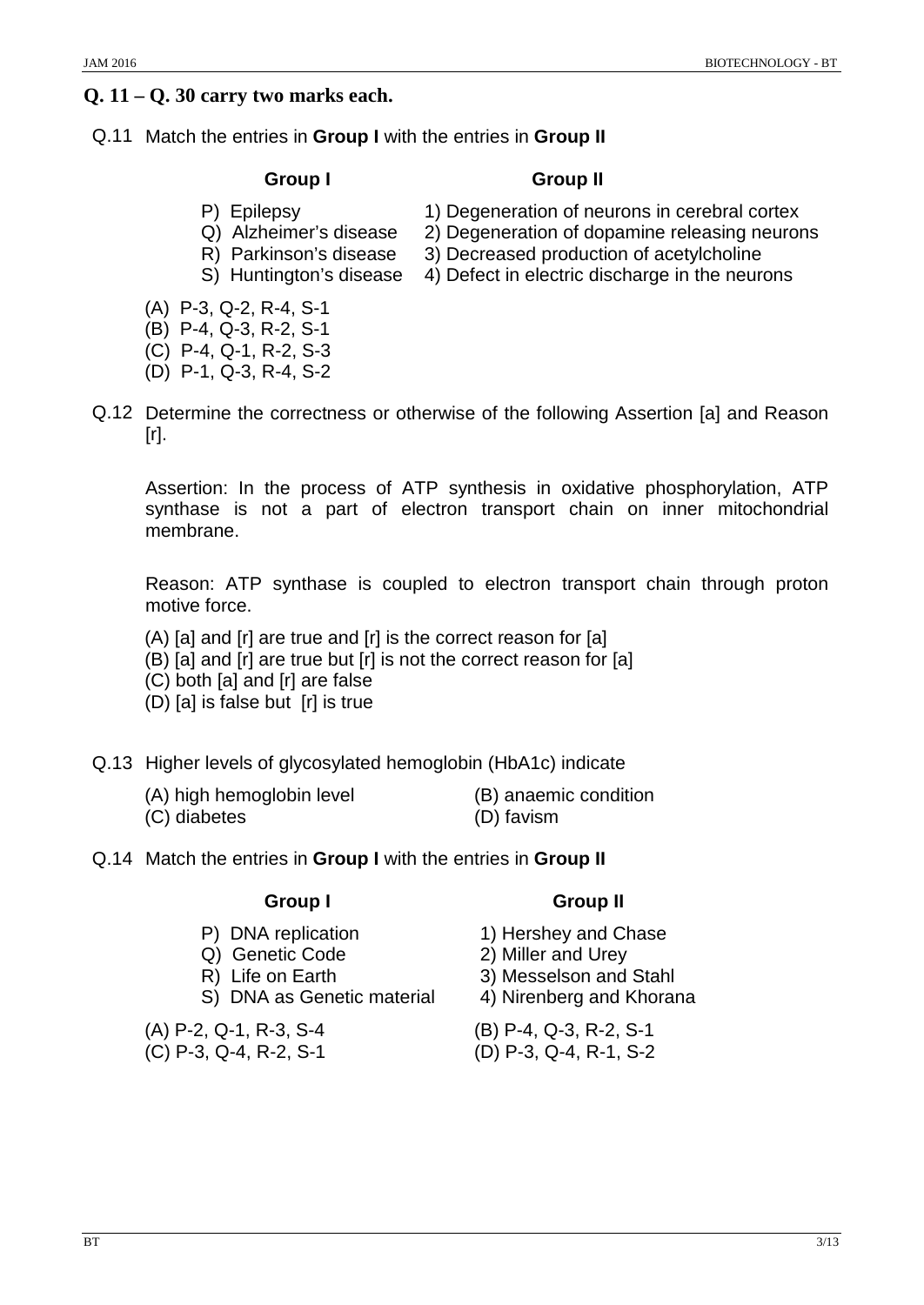## Q.15 Match the entries in **Group I** with the entries in **Group II**

#### **Group I Group II**

- 
- Q) Virus 2) Anthrax
- 
- R) Fungus 3) Rubella<br>
S) Protozoa (4) Athletes

(A) P-2, Q-3, R-4, S-1  $(C)$  P-2, Q-4, R-3, S-1  $(D)$ 

- P) Bacteria 1) Leishmaniasis
	-
	- 4) Athletes Foot

| (B) P-2, Q-3, R-1, S-4   |  |  |
|--------------------------|--|--|
| $(D)$ P-1, Q-2, R-4, S-3 |  |  |

- Q.16 In an experiment conducted in the dark, isolated chloroplasts are kept in buffer (pH 4.0) at 4 °C until their internal pH is equal to 4.0. Then, they are transferred to a buffer of pH 8.0, and ADP and  $P_i$  are added at the same time. Which of the following will happen?
	- (A) Chloroplasts will be destroyed
	- (B) Chlorophyll in the chloroplast will release bound Magnesium
	- (C) Chloroplasts will be intact but no ATP will be produced
	- (D) Chloroplasts will be intact and ATP will be produced
- Q.17 Two mammalian cell lines with doubling times of 12 h and 36 h were cultured with radioactive thymidine for 8 h. The cells were further cultured without the radioactive thymidine for 72 h. Incorporated radioactivity was measured in equal number of cells in each culture, which revealed that
	- (A) both the cell lines had the same amount of radioactivity
	- (B) the fast growing cells had more radioactivity
	- (C) the slow growing cells had more radioactivity
	- (D) neither of the cells had any radioactivity
- Q.18 Match the entries in **Group I** with the entries in **Group II**

## **Group I** Group II

- P) Yeast 2 Hybrid System 1) *in vivo* protein-DNA interaction
- Q) Electrophoretic Mobility Shift Assay 2) protein structure determination
- R) Chromatin Immunoprecipitation 3) *in vitro* protein-DNA interaction
- S) Nuclear Magnetic Resonance 4) protein-protein interaction
- 
- 
- Q.19 A line *L* parallel to the vector  $\hat{i} + \hat{j} + \hat{k}$  passes through the point (1,2,4) and meets the *xy*-plane at a point *P*. The distance between the origin and *P* is
	- (A)  $\sqrt{10}$  (B)  $\sqrt{11}$  (C)  $\sqrt{12}$  (D)  $\sqrt{13}$

- 
- 
- 

- 
- (A) P-3, Q-2, R-1, S-4 (B) P-4, Q-3, R-1, S-2 (C) P-4, Q-1, R-3, S-2 (D) P-1, Q-3, R-4, S-2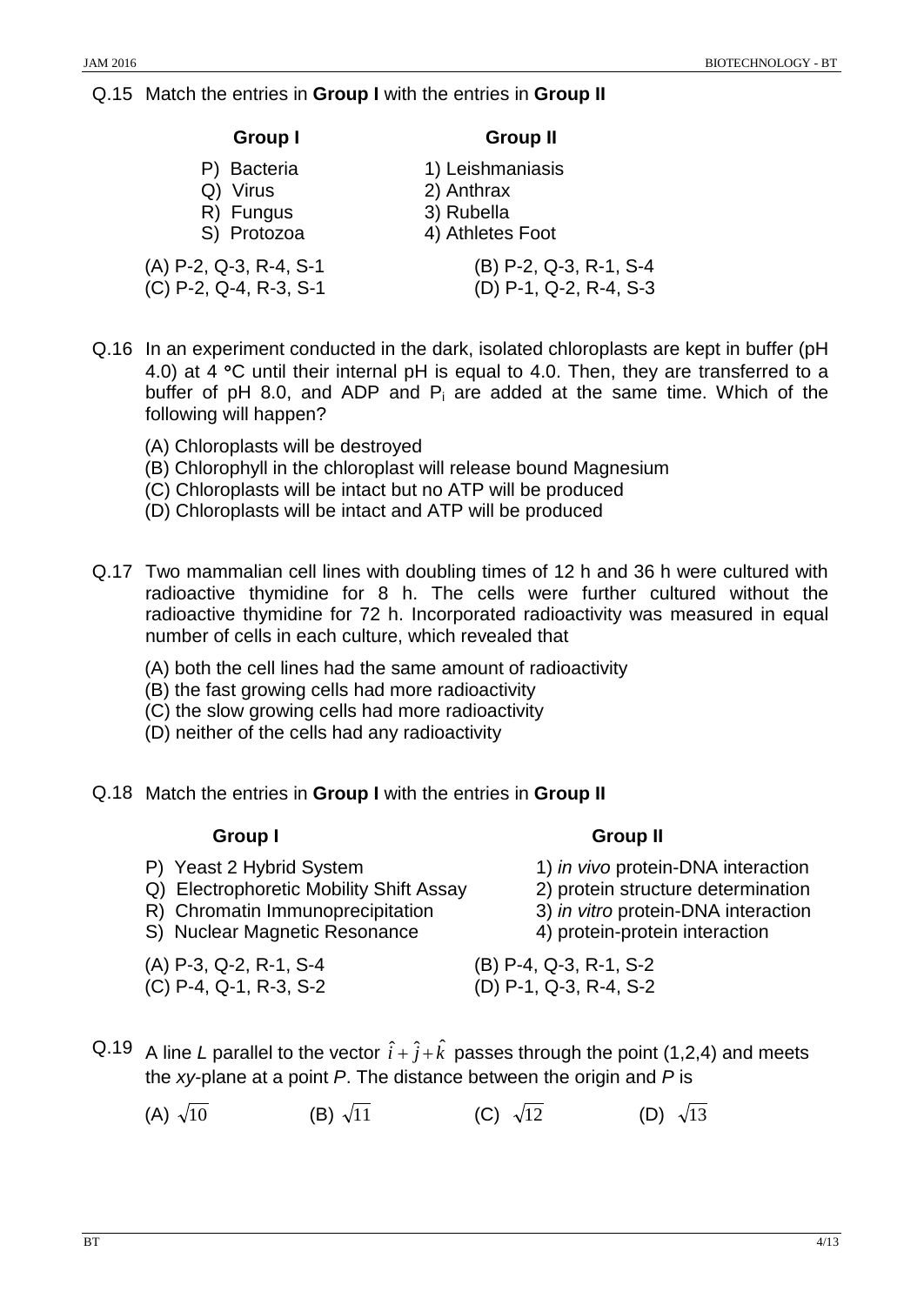Q.20 Let *P*(*t*) denote the population of a species at time *t*. If *P*(*t*) is given by the equation  $\frac{dP}{dt}$  =  $P(1 - P)$  and if the initial population  $P(0)$  = 0.1 million, then the population at  $t = 1$  is

(A) *e e* 9 + (B) *e*  $\frac{e}{9-e}$  (C)  $\frac{9e}{e-1}$ *e* −  $\frac{e}{f}$  (D) *e e*  $9+$ 9

- Q.21 Let *Z* be the set of all integers and *f* and *g* are one-one mappings from *Z* into itself.
	- If  $\overline{\mathcal{L}}$ ₹  $\left\lceil \right\rceil$  $=f(n-1)$  $= g(n+1) +$  $g(f(n)) = f(n-1) - 1$  *for odd n*  $f(g(n)) = g(n+1)+1$  for even *n*  $(f(n)) = f(n-1) - 1$  $(g(n)) = g(n+1) + 1$ and  $f(1)=3$  then (A)  $g(2)=0$  (B)  $f(3)=2$ (C)  $g(2)=1$  (D)  $f(3)=1$
- Q.22 In a p-n junction, the depletion region has a width of  $3 \times 10^{-7}$  m and the intensity of electric field in the depletion region is  $10^6$  V/m. An electron approaches the junction from the n-side with velocity  $v_1$  and enters the p-side with velocity  $v_2$ . If  $v_2 = 4 \times 10^5$  m/s, the value of  $v_1$  is

*Given data*: Charge of electron =  $1.6 \times 10^{-19}$  C; Mass of electron =  $9.1 \times 10^{-31}$  kg (A)  $3.2 \times 10^5$  m/s (B)  $4.2 \times 10^5$  m/s (C)  $5.2 \times 10^5$  m/s (D)  $6.2 \times 10^5$  m/s

- Q.23 An alpha particle and a proton have the same de Broglie wavelength. Which of the following is also the same for the two particles if they are moving at non-relativistic speeds?
	- (A) Frequency (B) Kinetic energy (C) Momentum (D) Speed
- Q.24 An electron is accelerated from rest through a potential difference of 400 V. The electron then enters a uniform magnetic field that is perpendicular to the direction of electrons. The radius of the circular path experienced by the electron is 10 cm. The angular speed of electrons, in radians/sec, is

*Given data*: Charge of electron =  $1.6 \times 10^{-19}$  C; Mass of electron =  $9.1 \times 10^{-31}$  Kg (A)  $1.18 \times 10^7$  (B)  $1.18 \times 10^8$  (C)  $2.18 \times 10^7$  (D)  $2.18 \times 10^8$ 

- Q.25 Consider two vectors **P** and **Q** of equal magnitude. If the magnitude of **P** + **Q** is two-times larger than that of  $P - Q$ , then the angle between them is
	- (A) 107° (B) 117° (C) 127° (D) 137°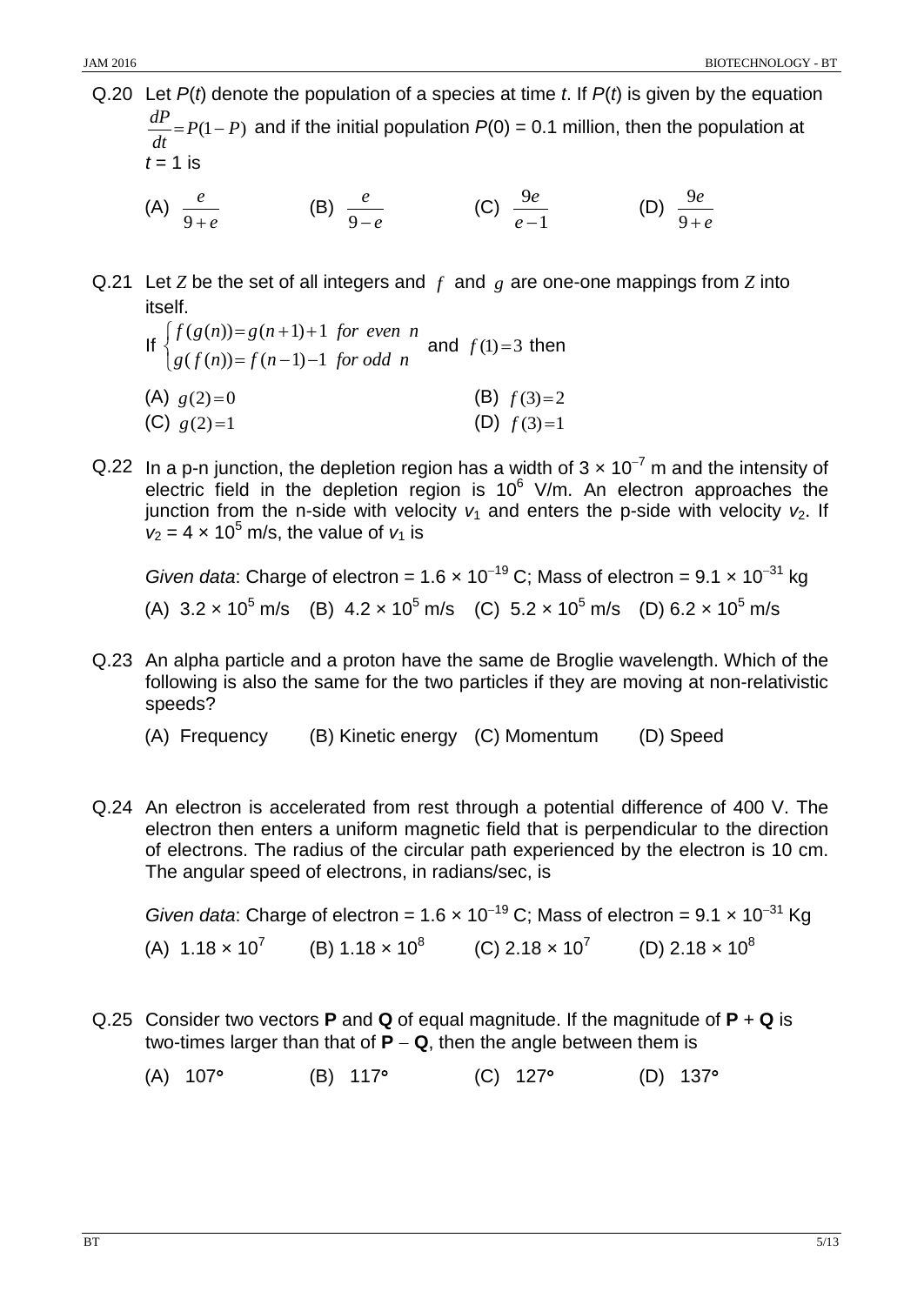Q.26 Match the equations in the left column with their names in the right column

(i) 
$$
\ln k = \ln A - \frac{E_a}{RT}
$$
  
\n(ii)  $\ln K = -\frac{\Delta_r H^0}{RT} + \frac{\Delta_r S^0}{R}$   
\n(iii)  $\Delta_r H_2 - \Delta_r H_1 = \Delta C_p (T_2 - T_1)$   
\n(iv)  $\ln P = -\frac{\Delta \overline{H}}{RT} + \text{constant}$   
\n(A) (i)-(s), (ii)-(r), (iii)-(p), (iv)-(q)  
\n(B) (i)-(p), (ii)-(q), (iii)-(r), (iv)-(s)  
\n(C) (i)-(p), (ii)-(q), (iii)-(s), (iv)-(r)  
\n(D) (i)-(s), (ii)-(q), (iii)-(p), (iv)-(r)

- **(p)** Kirchhoff's law
- <sup>∆</sup> <sup>=</sup> <sup>−</sup> (q) *van't* Hoff equation
- (r) Clausius-Clapeyron equation
- **(s) Arrhenius equation**

# Q.27 The major product in the following reaction is



Q.28 Of the given isomers of molecules Ι and ΙΙ, the *meso*-form is

## $CH_3CH(Br)CH(Cl)CH_3$  CH<sub>3</sub>CH(Cl)CH(Cl)CH<sub>3</sub>

Ι ΙΙ

(A) (*R*,*R*)-isomer of Ι (B) (*R*,*S*)-isomer of ΙΙ (C) (*R*,*S*)-isomer of Ι (D) (*S*,*S*)-isomer of ΙΙ

- Q.29 Considering the periodic trends of elements, which of the following is **NOT** correct?
	- (A) MgO and  $Na<sub>2</sub>O$  are basic, and  $SiO<sub>2</sub>$  is acidic
	- (B) Atomic radius decreases in a period from left to right
	- (C) Order of first ionization energies: K < Mg < Ca
	- (D) Order of bond energies: C−C < Si−O < N≡N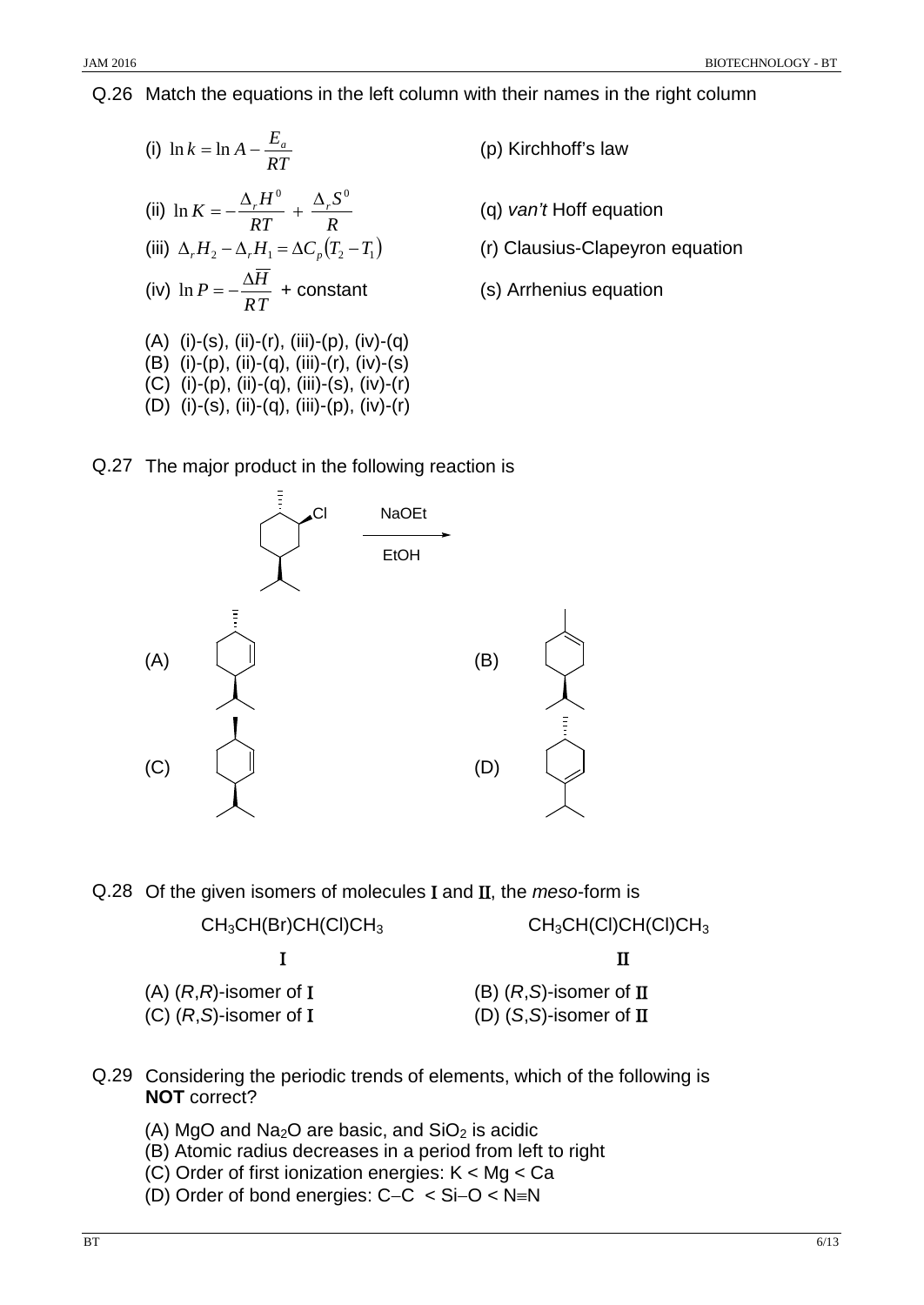## Q.30 Which one is the major product of the following reaction?



## **SECTION - B**

#### **MULTIPLE SELECT QUESTIONS (MSQ)**

#### **Q. 31 – Q. 40 carry two marks each.**

- Q.31 Identify the autoimmune diseases among the following
	- (A) Type II Diabetes Mellitus (B) Type I Diabetes Mellitus
		-
	- (C) Gestational Diabetes (D) Pernicious Anaemia
- 
- Q.32 Which of the following statements are **TRUE** for hydrogen bonds?

Strength of hydrogen bond is

- (A) low in a solvent of high dielectric constant
- (B) low in a solvent of low dielectric constant
- (C) lower in water as compared to organic solvents
- (D) higher in water as compared to organic solvents
- Q.33 Which of the following statements are **TRUE** for cellulose?
	- (A) Cellulose serves a structural role
	- (B) Cellulose is a branched polysaccharide
	- (C) Cellulose is a homopolysaccharide composed of  $(\alpha_1 \rightarrow 4)$  linked D-glucose units
	- (D) Cellulose is a homopolysaccharide composed of  $(\beta1\rightarrow4)$  linked D-glucose units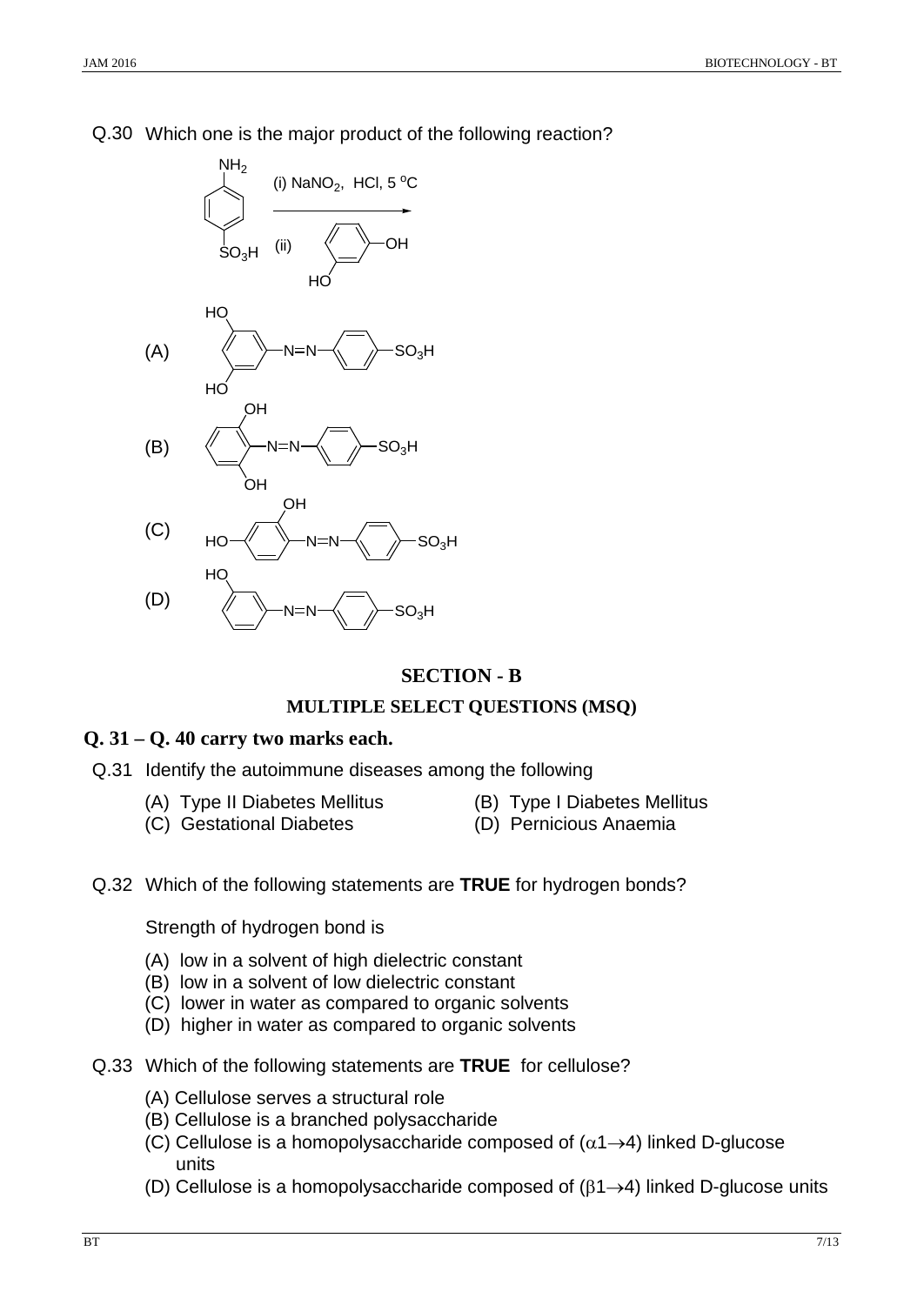Q.34 Which of the following are **NOT** true for photosynthesis?

- (A) Reduction of  $CO<sub>2</sub>$  and  $H<sub>2</sub>O$
- (B) Oxidation of  $CO<sub>2</sub>$  and  $H<sub>2</sub>O$
- (C) Reduction of  $CO<sub>2</sub>$  and oxidation of H<sub>2</sub>O
- (D) Oxidation of  $CO<sub>2</sub>$  and reduction of  $H<sub>2</sub>O$
- Q.35 Apoptosis is a controlled process of cell death. The process involves
	- (A) exposure of phosphatidyl serine on the outer surface of the cell membrane
	- (B) decreased permeability of the outer mitochondrial membrane
	- (C) increased lysosomal activity
	- (D) inter-nucleosomal cleavage of genomic DNA

$$
\begin{array}{c}\n\text{Q.36} \\
\text{If} \n\end{array}
$$

 $\overline{\mathcal{L}}$ 

 $= c x + sin(\frac{\pi}{2}x)$  for  $1 \le x \le$  $= a x^2 + b$  for  $0 \le x \le$  $\sin(\frac{\pi}{2}x)$  for  $1 \le x \le 2$  $(x) = a x^2 + b$  for  $0 \le x \le 1$  $c x + sin(\frac{\pi}{2}x)$  for  $1 \leq x$  $f(x) = ax^2 + b$  for  $0 \le x$  $\pi$  is continuous and differentiable at all points in

the interval [0,2] and  $f(2) = \frac{\pi}{4}$ , then

(A) (B) (C) (D)   
\n
$$
a = \frac{\pi}{16}
$$
 and  $b = \frac{\pi}{16} + 1$   $b = \frac{\pi}{16} + 1$  and  $c = \frac{\pi}{8}$   $a = \frac{\pi}{8}$  and  $c = \frac{\pi}{8}$   $a = \frac{\pi}{8}$  and  $b = -\frac{3\pi}{16}$ 

- Q.37 In ∆*PQR*, ∠*Q* =60° and *S* is the mid-point of *QR*. If *QS* = *PS* and *PR* = 5, then
	- (A)  $PQ = 5/\sqrt{3}$
	- (B)  $PS = 5/\sqrt{2}$
	- (C) Area of the triangle  $PSR = (25 5\sqrt{3})/2\sqrt{3}$
	- (D) *S* is the circumcenter of ∆*PQR*
- Q.38 The magnetic field in the interior of a long current-carrying solenoid can be increased by
	- (A) increasing the length of solenoid while keeping the number of turns per unit length as constant
	- (B) increasing the number of turns per unit length
	- (C) increasing the current in the solenoid
	- (D) decreasing the length of solenoid while keeping the number of turns per unit length as constant
- Q.39 Which of the following statements are **CORRECT**?
	- (A) Fluorescence has a much longer decay period than that of phosphorescence
	- (B) Radiative transition from  $T_1$  to  $S_0$  is phosphorescence
	- (C) Radiative transition from  $S_1$  to  $S_0$  is fluorescence
	- (D) Enhancing the life time of the excited state is quenching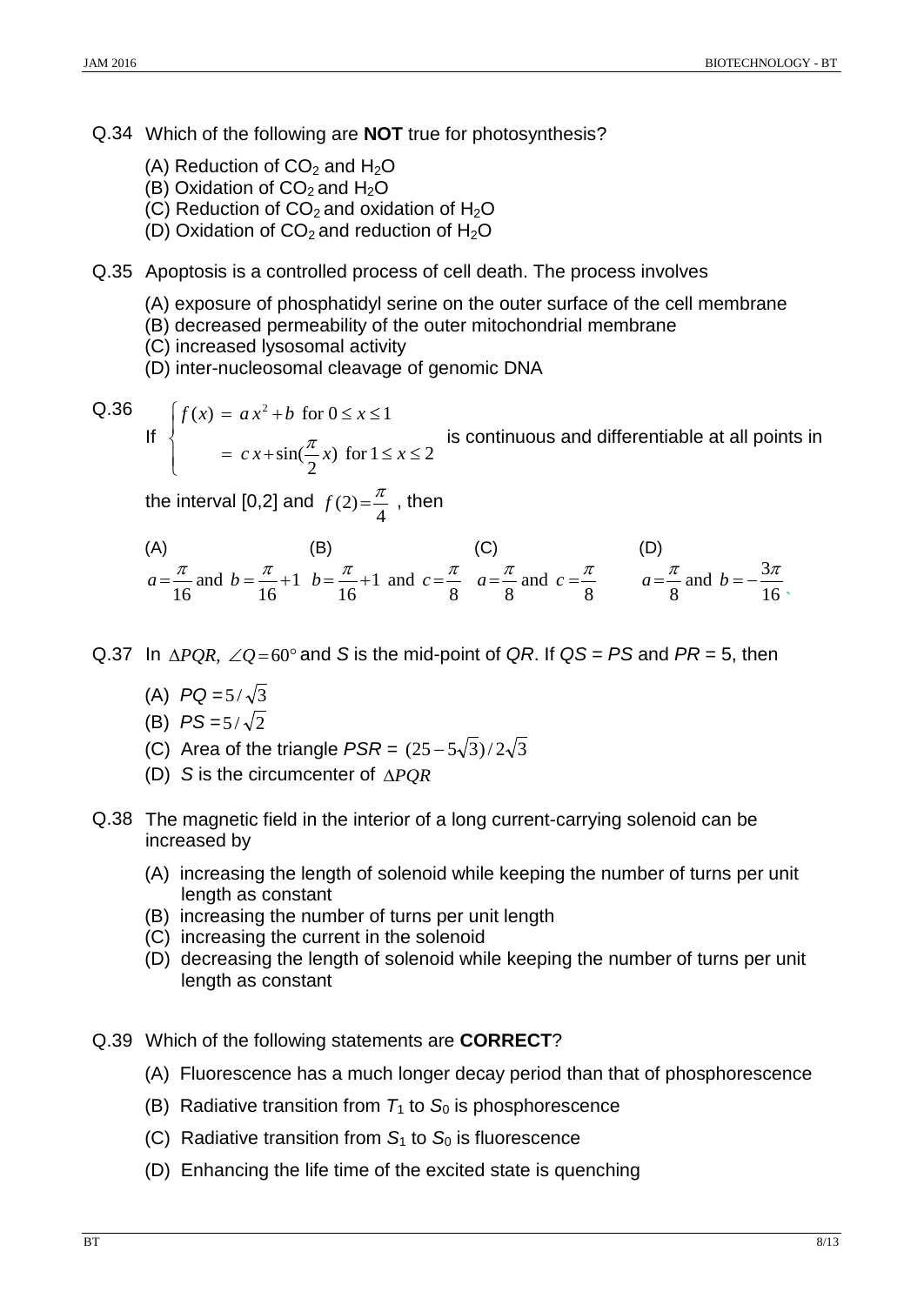Q.40 In the <sup>1</sup>H NMR spectrum of 1-bromopropane (structure shown below), which of the following statements are **CORRECT**?

$$
a \t b \t c
$$
  
Br-CH<sub>2</sub>-CH<sub>2</sub>-CH<sub>3</sub>

(A) Protons *'a'* resonate upfield to protons *'c'*

(B) Protons *'b'* resonate downfield to protons *'c'*

(C) There are two triplets and one quartet in the spectrum

(D) Protons *'a'* appear as triplet with high chemical shift in comparison to protons *'c'*

## **SECTION – C**

## **NUMERICAL ANSWER TYPE (NAT)**

## **Q. 41 – Q. 50 carry one mark each.**

Q.41 The net charge on the following peptide at pH 7.0 is  $\qquad \qquad$ .

Val-Asp-Asn-Lys-Ser-Ile

Q.42 A 152 nm long Watson-Crick double helical DNA (B-DNA) will contain \_\_\_\_\_ turns.

- Q.43 A population is in Hardy-Weinberg equilibrium for a gene with only two alleles ("A" and "a"). If the gene frequency of the allele "A" is 0.7, genotype frequency of heterozygous "Aa" is \_\_\_\_\_\_.
- Q.44 A receptor binds to its ligand with a dissociation constant  $K_d = 10^{-8}$  M. The concentration of the ligand required to occupy 10% of the receptors would be  $10^{-x}$  M. The value of x is  $\qquad \qquad$ .
- Q.45 The plane  $x + y + z = 0$  intersects the sphere  $x^2 + y^2 + z^2 = 9$  along a circle. If  $(2, y, z)$  is a point on the circle, then the value of  $|y + z|$  is \_\_\_\_\_\_.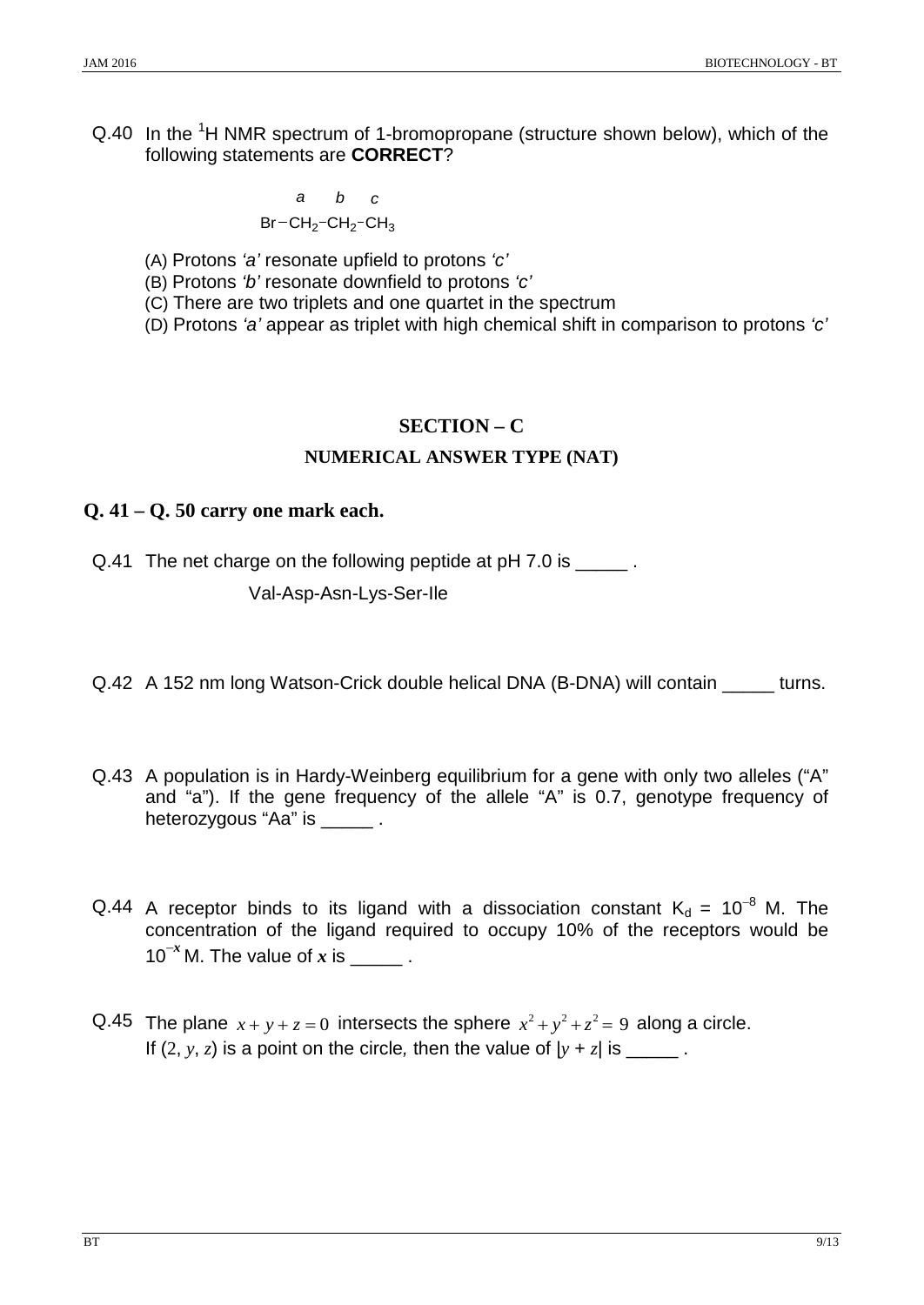- Q.46 In Young's double slit experiment, the slits are separated by a distance of 0.05 mm and the source emits light of two wavelengths 450 and 520 nm. If the distance between the slit and viewing screen is 2 m, the separation between 2nd order bright fringes for the two wavelengths is \_\_\_\_\_ cm.
- Q.47 A jet plane lands on an aircraft carrier at 70 m/s and stops in 3 seconds. Assuming that the acceleration is constant, the jet plane travels a distance of m before it stops.
- Q.48 The number of signals in  $^{13}$ C NMR for the following structure is  $\qquad \qquad$ .



- Q.49 From the database of a clinic it was found that out of 2000 patients who had visited the clinic in a year, 900 had high BP, 900 had high Sugar and 400 had neither high BP nor high Sugar. On a given day, if 20 patients visit the clinic, the expected number of patients who have both high BP and high Sugar is \_\_\_\_\_ .
- Q.50 An enzyme catalyzes the conversion of  $4 \times 10^{-4}$  M substrate into product at a rate of 20 µM/min. If the K<sub>m</sub> value for the enzyme is 2 × 10<sup>-4</sup> M, the value of V<sub>max</sub> is  $\frac{1}{2}$   $\mu$ M/min.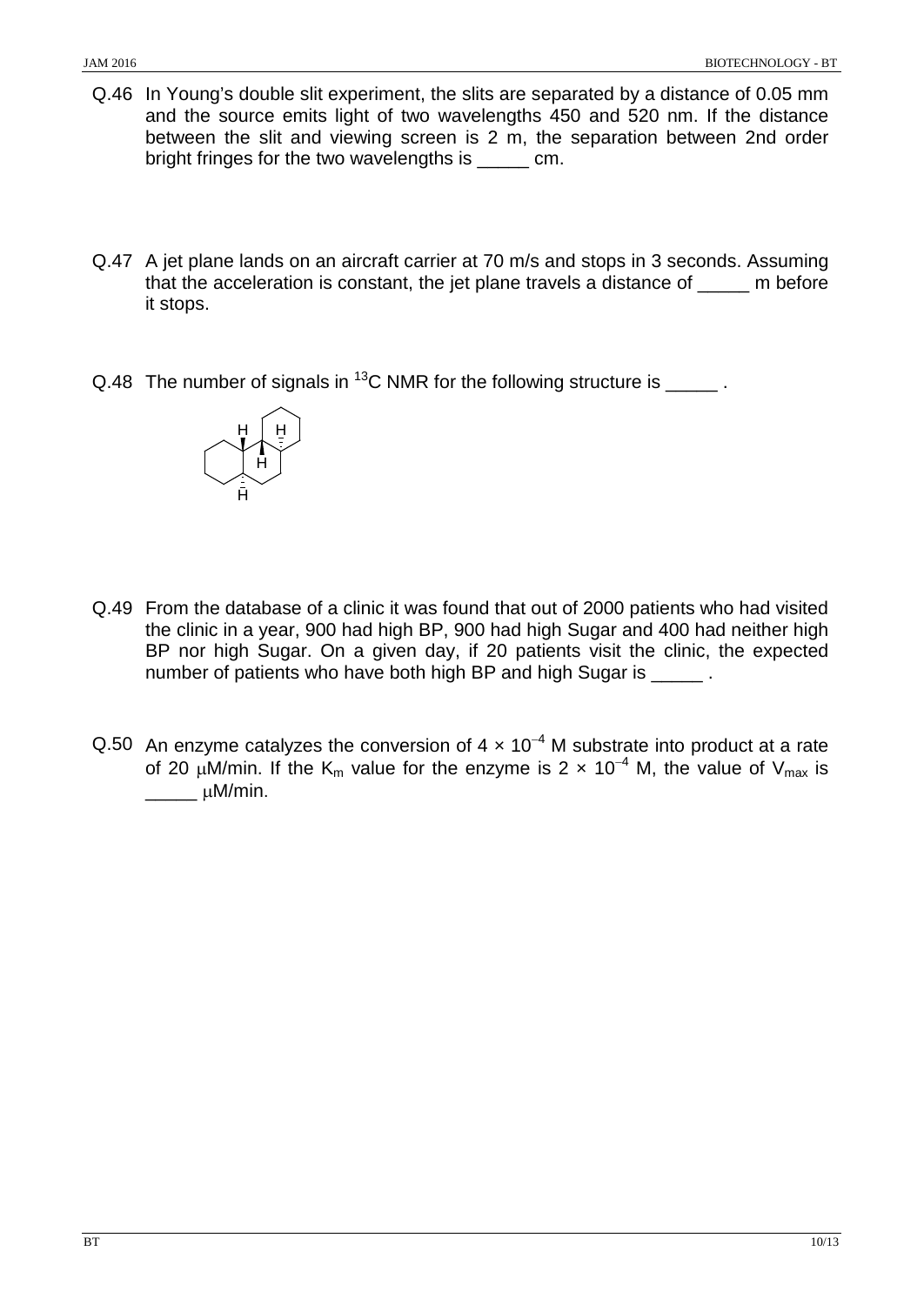## **Q. 51 – Q. 60 carry two marks each.**

Q.51 The following polypeptide chain was sequentially treated with dithiothreitol, cyanogen bromide, and trypsin.

Phe-Trp-Lys-Tyr-Met-Gly-Ala-Cys-Cys-Pro-Met-Asp-Gly-Arg-Phe-Ala-Gly-Trp

The total number of fragments expected at the end of complete digestion of the polypeptide are \_\_\_\_\_ .

(consider that none of the reagents interfere with each other's activities)

Q.52 In maize, the genes for colored seed and round seed are dominant over the genes for colorless seed and shrunken seed. Pure breeding strains of the double dominant variety were crossed with the double recessive variety and a test cross of the F1 generation produced the following:

| <b>Phenotypes</b>        | <b>Number of seeds</b> |
|--------------------------|------------------------|
| Colored, round seed      | 380                    |
| Colorless, shrunken seed | 396                    |
| Colored, shrunken seed   | 14                     |
| Colorless, round seed    | 10                     |

For the above, the distance between the genes for seed color and seed shape on the chromosomes would be \_\_\_\_\_ centimorgan units.

Q.53 A culture of  $10^6$  bacteria, with doubling time of 60 min, is grown in a nutrient medium at 37 °C. Considering that the nutrients are unlimited, the number of bacteria at the end of 10 h would be  $\_\_\_\_\ x$  10<sup>6</sup>.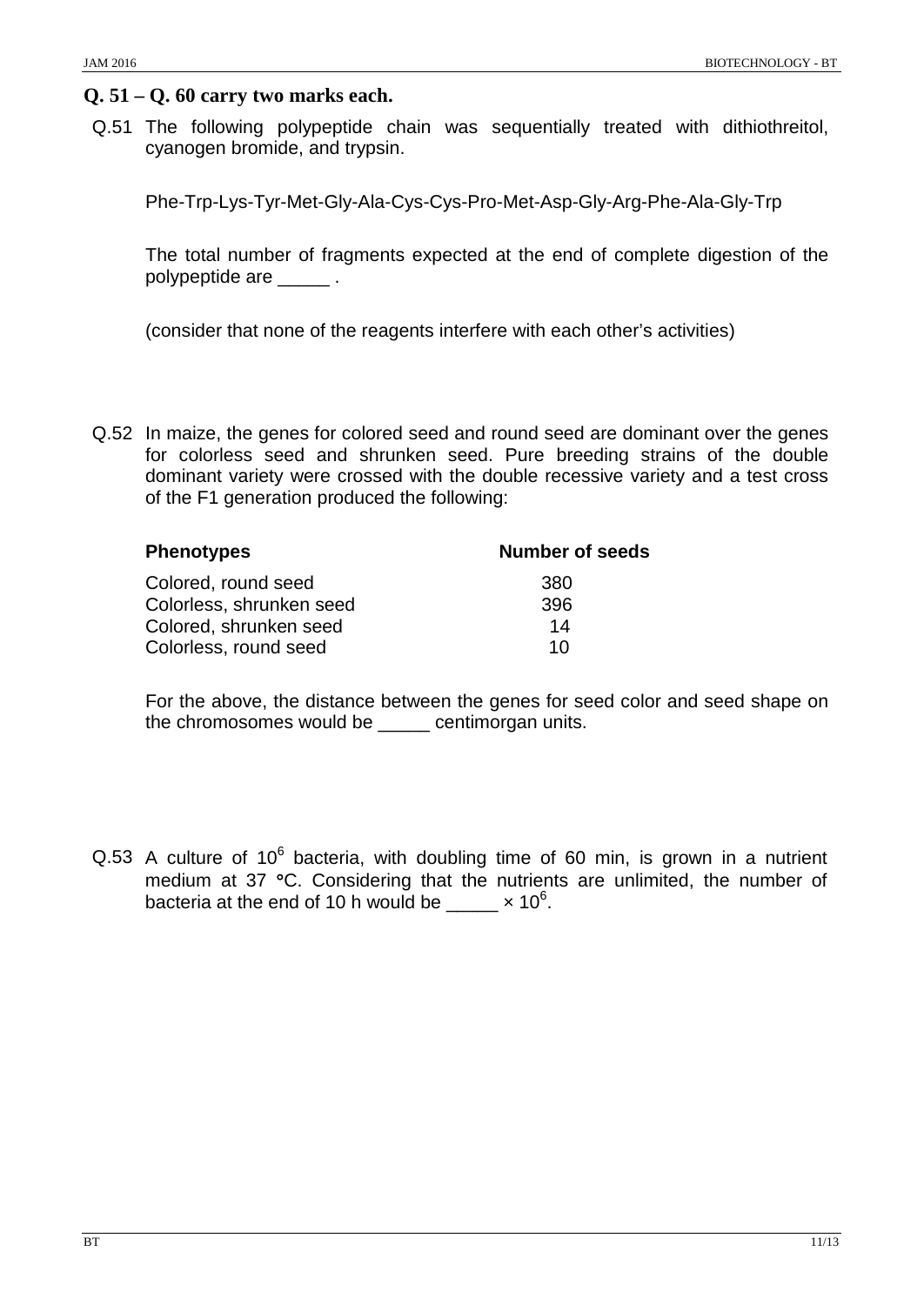Q.54 A 50-amino acid residue stretch of a globular protein adopts an extended structure containing a true α-helix of 24 residues and β-strand of 26 residues. The total length of the stretch will be \_\_\_\_\_ nm.

Q.55 The right limit 
$$
\frac{Lt}{x \to 3^+}
$$
  $(x-3)^2 (\log(x-3) + \csc(x-3)^2)_{\text{is}}$ 

- Q.56 If  $[x]$  denotes the greatest integer valued function  $(e.g., [1.16] = 1 \& [1.8] = 1)$  and  $dx = L$  $\int_{1}^{\sqrt{3}} \frac{1+[x]}{1+x^2} dx =$ 1  $1 + x^2$  $\frac{1+[x]}{1+x^2}$  dx = L, then  $L =$  \_\_\_\_\_\_ degrees.
- Q.57 A copper wire having a cross sectional area of 6.62  $\times$  10<sup>-6</sup> m<sup>2</sup> carries a current of 20 A. Assuming that each atom contributes one free electron to the current, the time required by electrons to travel a distance of 1 m is min.

*Given data*: Density of copper =  $8.92$  g/cm<sup>3</sup> and molar mass =  $63.5$  g/mol, Avogadro number =  $6.02 \times 10^{23}$ 

Q.58 A piece of charcoal, containing 36 grams of Carbon, found in ancient ruins shows  $a<sup>14</sup>C$  activity of 300 decays/min. The tree, from which this charcoal came, has been dead for vears.

*Given data:* The ratio of <sup>14</sup>C to <sup>12</sup>C is 1.3  $\times$  10<sup>-12</sup> in the CO<sub>2</sub> molecules of atmosphere and the half life of  $14C$  is 5730 years.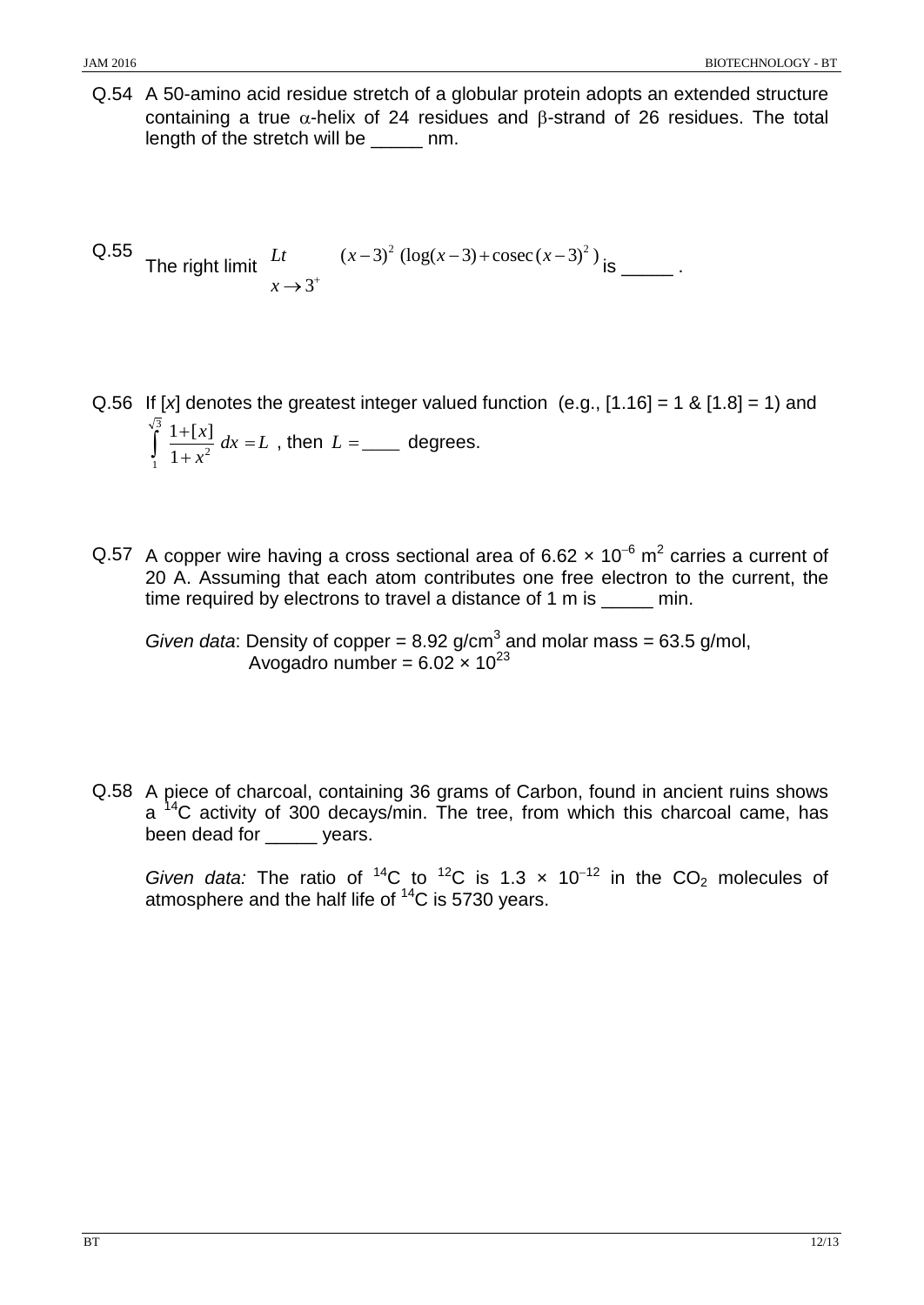Q.59 At constant pressure, 200 g of water was heated from 10 °C to 22 °C. The molar heat capacity of H<sub>2</sub>O at constant pressure is 75.3 *J K*<sup>-1</sup> mol<sup>-1</sup>. The increase in entropy for this process is \_\_\_\_\_ *J K*<sup>−</sup><sup>1</sup> .

(Consider that molar heat capacity of water is independent of temperature and that water does not expand when heated)

Q.60 The number of **optically inactive** geometrical isomers of [Pt(NH<sub>3</sub>)<sub>2</sub>(py)<sub>2</sub>Cl<sub>2</sub>]<sup>2+</sup> is

(where, 'py' is pyridine)

\_\_\_\_\_ .

# **END OF THE QUESTION PAPER**